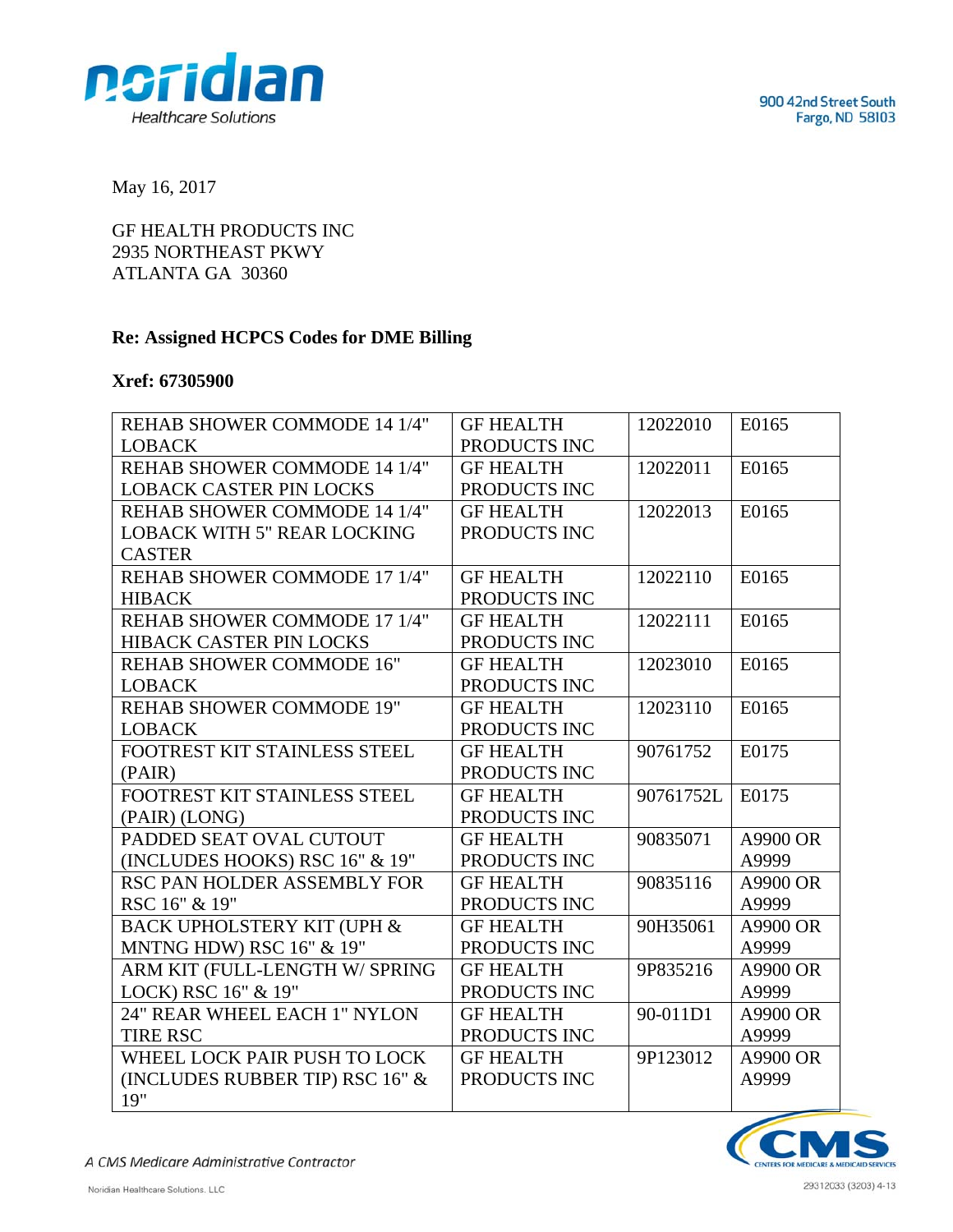Dear Cynthia Counts:

The Pricing, Data Analysis, and Coding (PDAC) contractor has reviewed the product(s) listed above and has approved the listed Healthcare Common Procedure Coding System (HCPCS) code(s) for billing the four Durable Medical Equipment Medicare Administrative Contractors (DME MACs).

The PDAC Contractor provides coding assistance to manufacturers to ensure proper coding of Durable Medical Equipment, Prosthetics, Orthotics, and Supplies **(**DMEPOS). The PDAC publishes coding decisions based on the coding guidelines established by the Local Coverage Determinations (LCDs) and associated Policy Articles and any related Advisory Articles established by the DME MACs. All products submitted to the PDAC for a coding verification review are examined by coders and professionals following a formal, standardized process.

The PDAC has reviewed the above listed product(s). Based on this review and application of DME MAC policy, the HCPCS code(s) listed below should be used when billing the DME MACs:

**E0165** - COMMODE CHAIR, MOBILE OR STATIONARY, WITH DETACHABLE ARMS

**E0175** - FOOT REST, FOR USE WITH COMMODE CHAIR, EACH

**A9900** - MISCELLANEOUS DME SUPPLY, ACCESSORY, AND/OR SERVICE COMPONENT OF ANOTHER HCPCS CODE

**A9999** - MISCELLANEOUS DME SUPPLY OR ACCESSORY, NOT OTHERWISE SPECIFIED

The description of HCPCS code E0240 states: "bath/shower chair, with or without wheels, any size."

The Rehab Shower Chair models are commode chairs with commode openings. They come with removable arms and are mobile or stationary. Therefore, HCPCS code E0240 is not assigned. HCPCS code E0165 is the appropriate code.

Model numbers 90761752 and 90761752L are footrests for use with commode chairs. HCPCS code K0045 is not assigned, as this is for use with a wheelchair. HCPCS code E0175 is the appropriate code.

Model numbers 90835071, 90835116, 90H35061, 9P835216, 90-011D1 and 9P123012 are accessories for a commode chair. These items are included with the commode chair on initial issue and would be assigned A9900. If they are replacement, the appropriate code is A9999.